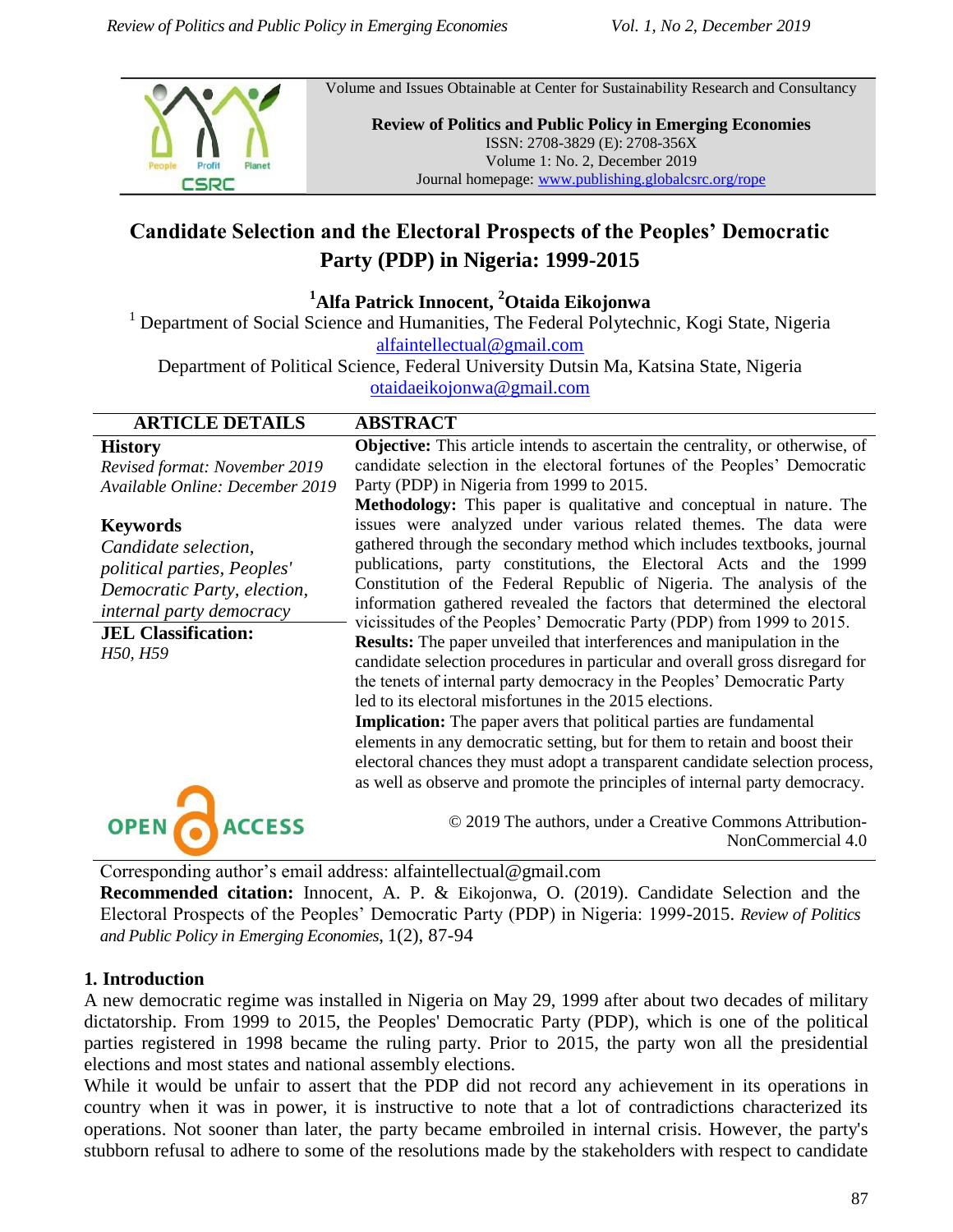selection, plunged it into internal crises and discontent. This resulted in frequent change of the party's leadership through presidential interference, mass defection including those of the founding founders, lack of internal party democracy, especially in its candidate nomination procedure.

The party's unity was undermined as members were entangled in conflicts and legal battles. It became an instance of "things fall apart" as the party which one boasted it would rule for at least one hundred years uninterrupted was defeated after just fifteen years by the opposition All Progressives Congress in the 2015 presidential elections.

The implication is that, for political parties to sustain their electoral strength, they must not stubbornly derail from the doctrines of internal party democracy, particularly with regards to candidate selection which was the greatest undoing of the PDP.

## **2. Literature Review**

## **2.1. Candidate Selection and the Operations of Political Parties**

A political party can be referred to as a group of like-minded people who join together to achieve political office. In as much as the capturing of power is a crucial intention of political parties, not all of them can aspire to realize that objective; some only strive to have representatives in government (Holmes 2008).

Epstein (1989) avers that candidate selection in a party is absolutely an internal affair regardless of legal regulations. It is a predominantly extra-legal process by which a political party decides which of the persons legally eligible to hold an elective public office will be designated on the ballot and in election communication as its recommended and supported candidate or list of candidates. In view of this, candidate selection is specifically an intra-party affair which occurs almost in its entirety within a particular party and is largely unregulated. There are a few instances of established democracies where the country's laws dictate the conditions for candidate selection. ( Gauja 2006).

The recent trend whereby the rate of judicial involvement in political affairs is on the rise may eventually lead to the accompanying rise in the resolution of intra-party affairs, including candidate selection. Nevertheless, such judicial engagements are still largely restricted to whether or not parties have abided by the guidelines they have put in place for themselves (Gauja 2006).

Liberalizing the process of candidate selection has the prospects of creating a proper democratic profile. In the event that the democratization of the candidate selection process is able to improve the performance of the party at the polls, other parties are likely to follow the trend. Within the party, internal struggle for power can also result in the reform of the method of candidate selection. (Scarrow 2000).

Candidate selection does not only determine the choices that voters are faced with but the composition of parties in the legislature as well as in ruling and opposition parties. Thus, it influences the interests that are likely to be addressed and the eventual policy preferences of the government. To be sure, candidate selection determines the major hallmark of contemporary democratic political culture (Likoti 2005).

#### **2.2. The Political Consequences of Candidate Selection**

The political impact of candidate selection could be viewed from four basic perspectives. These are participation, representation, competition and responsiveness. All these factors are components of citizens' basic awareness of contemporary representative democracy, that is a form of government whereby the citizens take part in making choices among parties or candidates (participation), who compete with each other in an attempt to be representatives of the people and who are expected to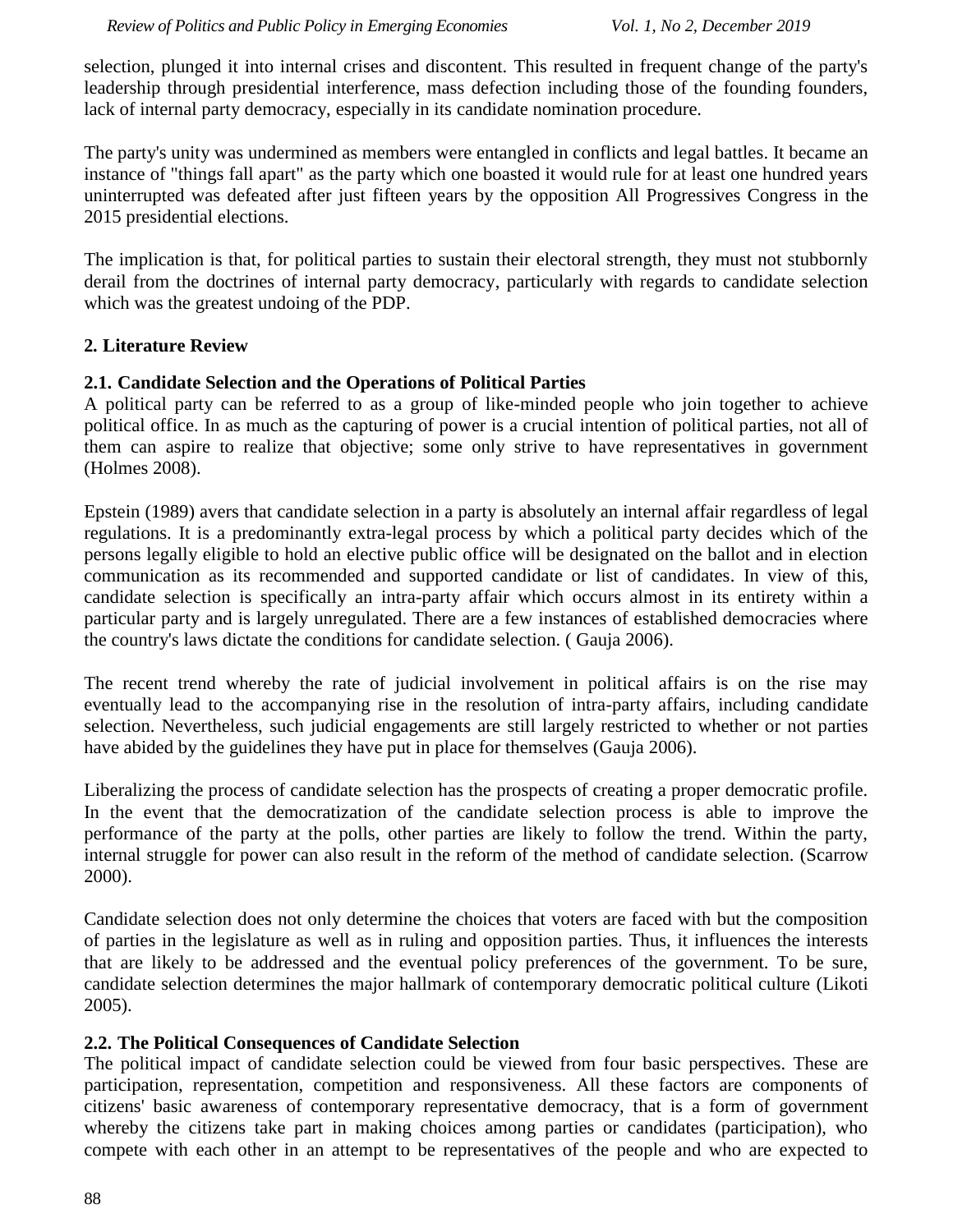exhibit responsiveness to their yearnings and aspirations after being elected. While modern representative government is a national phenomenon, it is still pertinent to understand intraparty activities (Alfa, et al 2017).

# **2.3. Participation**

Participation is crucial to democracy. In the representative democracy in the contemporary era, there is universal adult suffrage, that is the generality of the adult citizens exercise their franchise. At the national level, democracy entails inclusiveness. However, participation at the intraparty level requires critical evaluation too. In several democracies, candidate selection methods are increasingly inclusive (Hazan 2002).

In recent time, many parties give the opportunity to their rank and file to participate significantly in all shades of democracies. It has been established that in the event of declining membership, one of the strategies through which citizens are brought back into the party fold by the political elites is by giving them increased roles and sense of belonging in the affairs of the party. Of special prominence in such inclusion is allowing them to take active part in the process of candidate selection (Scarrow 2000).

## **2.4. Representation**

There is widespread agreement in political philosophy and political theory that representation does not lend itself to universal interpretation. In other words, the meanings of representation vary and are at times diametrically opposed to each other. This is as a result of different approaches as well as its evolution (Birch 2011).

For an institution to be seen as representative in electoral or recruitment literature the various sub-groups in the society must be reflected in its composition. Such groups are gender, education, class, ethnicity, religion among others (Norris 2006, Gallagher & Mash 1988). The quality of candidate selection process is not the only determinant factor in representation. Rather, other indices abound and they include inadequate fielding of women candidates (Lovenduski & Norris 1993).

#### **2.5. Competition**

In every democratic setting, what features prominently are free competition of interests, values as well as identities. Political parties and the candidates offer themselves as representatives of the various groups, value and identities and struggle for votes from the electorates periodically. Within the parties, competition takes place among the candidate seeking the support of those responsible for selecting them for the general election. This could be the entire voters, members of the party, the delegates of the party, the party elite or a single leader of the party. Intraparty competition is fundamental for the working of the democracy (Schlesinger, 1994).

The above is imperative particularly in societies where interparty competition is not strong. Nevertheless, intraparty competition cannot be entirely a substitute for interparty struggles (Satori 1976). Competition result in accountability and makes leaders responsive to the yearnings and aspirations of those who select them in order to win their favour in subsequent competitions. While competition enhances democracy, in the extreme, it has the potential of constituting a bottleneck to democracy. It could lead to money politics as much money would be deployed to prosecute campaigns and lead to series of corrupt practices (Alfa et al, 2017).

#### **2.6. Responsiveness**

Responsiveness and representation are mutually reinforcing. Responsiveness invariably implies accountability on the part of elected representatives. Those elected by the electorates are expected to be accountable and responsive to the aspirations of the electorates. Proponents of representative responsiveness posit that representatives must address the needs, demands and interests of those who elected them.

In view of the above, it could be asserted without mincing words that for a method of candidate selection to be seen as democratic, it must fundamentally enhance and facilitate all the four perspectives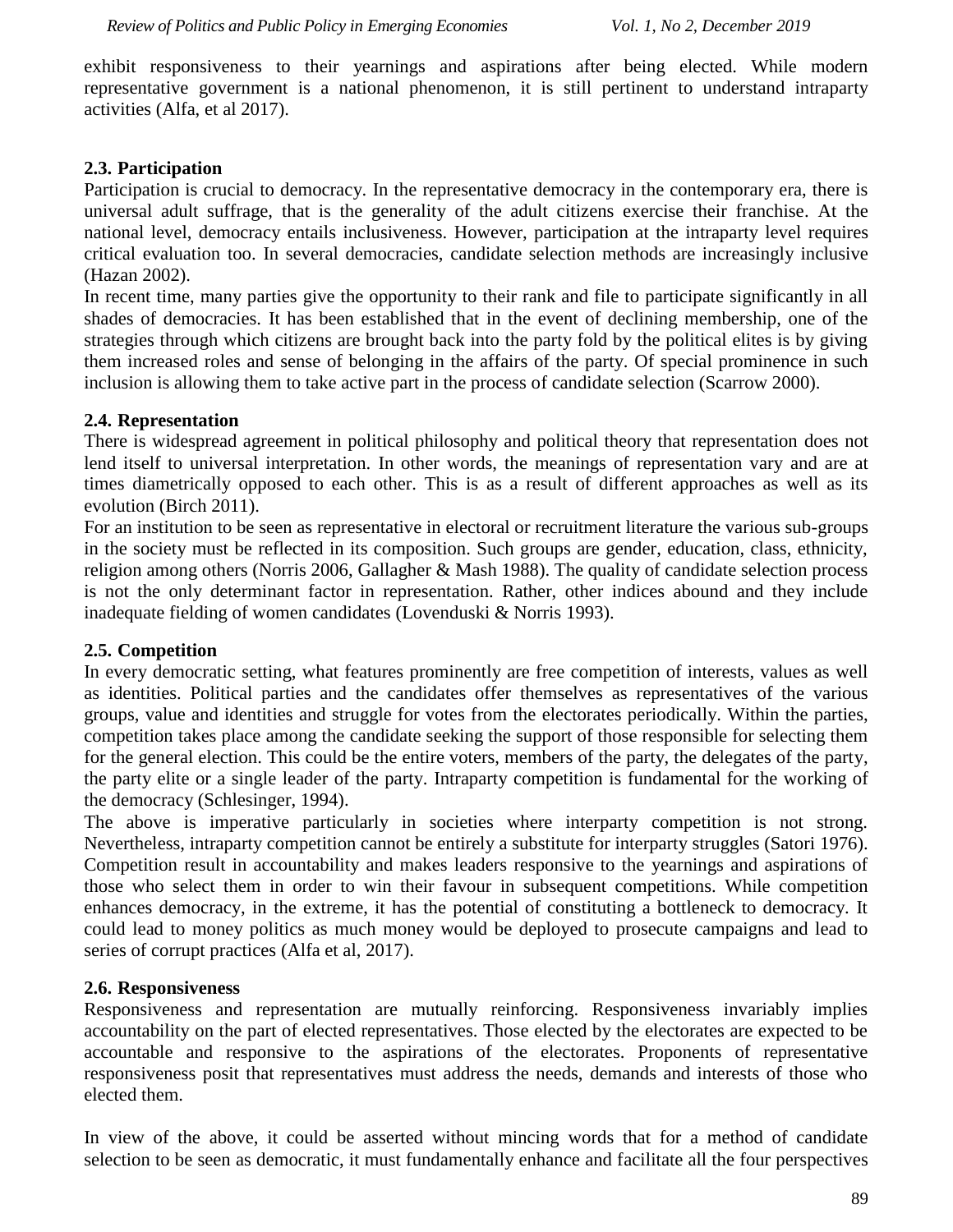of democracy; a great deal of political participation, representation of all potent social forces and a variety of views, genuine competition for realistic positions on the list of the party's candidates and a valid electoral link that would make the elected representatives address the needs and grievances of the people (Rahat 2011).

Since the return to democratic governance in 1999, the requirements for the establishment and registration of parties in Nigeria remain largely open (Katsina,2016). However, the intraparty activities and management of political parties are characterized by undemocratic and antidemocratic tendencies (Omoruyi 2016). A few rich politicians have hijacked the parties and operate them as their private business to meet their selfish interests thereby truncating the parties' capacity to carry out their functions in the democratic set up. Subsequently, the parties' fundamental roles of interest articulation, aggregation and political education are being profoundly undermined. The result is that parties have become vehicles for actualization of power and primitive capital accumulation. This portends serious setbacks for internal practices within the party and negates internal party democracy and party institutionalization (Omoweh 2012). In view of this, Mba (2011) posits that since the current democratic rule begun in 1999, political parties themselves have not been truly democratic.

A great deal of opinion exists since Nigeria returned to democracy that political parties are expected be democratic not only in their internal goals and objectives but also in their internal operations and organization (Omotola,2010). A crucial look at the operations of the political parties especially during primary elections raises doubt whether they are abiding by the tenets of internal democracy. They are alleged to be disregarding the provisions of their constitutions and disregard due process.

Salih & Nordlund (2007) contend that at the conventions and congresses of the parties, leaders are elected and candidates are selected through elective positions. Ironically, the outcomes are often predetermined and party bosses tend to have the final say in the process of selection of those to occupy leadership positions. This practices result in perennial internal party conflicts that the country has been subjected to. Party bigwigs are intransigent to allow the enforcement of internal party democracy, a situation that culminate in frequent conflicts and prevents the growth of parties as essential organizations. Over the years, the party bigwigs have developed stamina for frustrating popular aspirants from party positions and stop them from being selected for elective positions.

Omilusi (2016) contends that Nigerian political parties have a variety of strategies to short change people and remove them from the contest of party primaries. These unconventional practices include: coercing people to support a favored candidate while others are prevailed upon to withdraw from the race; zoning the position to the ward, constituency or local government of the anointed candidate to foreclose the chances of contestants from outside the area; violent attacks on the opponents or those who are perceived to be real or imaginary threats to the party barons; use of money to bribe voters or delegates in order to influence their voting behavior and exclude those who cannot sustain the tempo; alteration or falsification of result to produce intended result. In this case the loser could be announced as the winner by polling officials who have already been bribed to manipulate the result.

There is a pervasive believe that political parties have abandoned their traditional roles in Nigeria's democracy and as such constitute a spoke in the wheel of democratic governance. They no longer embark on political education, no more consistent and sustained financial membership as well as regular grassroots meetings except when elections are at hand (Momoh 2016). The virtual disregard of the internal life of political parties is caused by the fact that they have long been seen as private organizations in the purview of liberal theoretical assumption. Parties ought to compete freely in the elections and decide their own internal structures and activities (Salih, 2003).

The implication of the manipulated party primaries since the beginning of the Fourth Republic has been devastating for Nigeria's democracy. Some of these are bitter political feud between political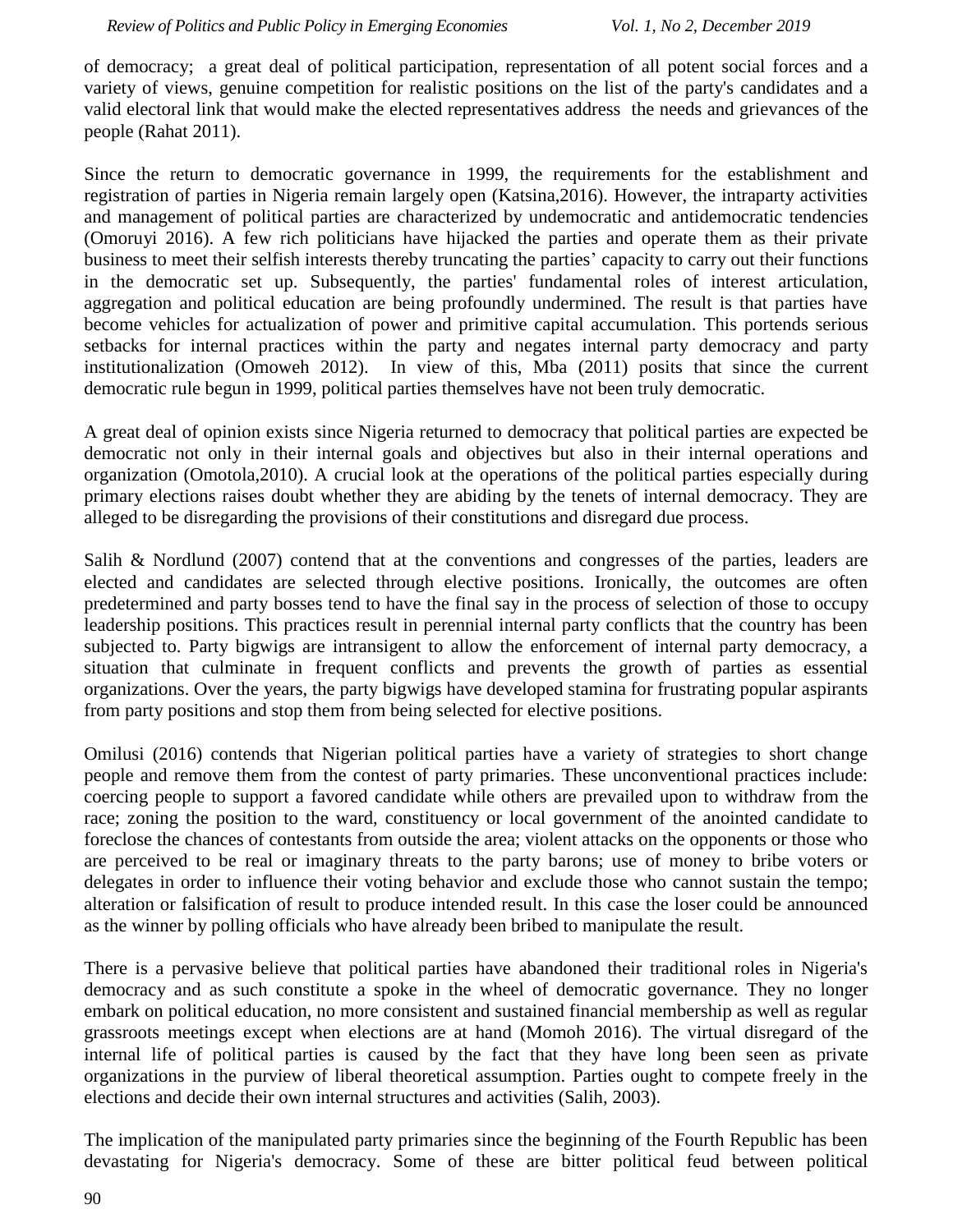"godfathers" and their political "children", barbaric assassination of aspirants and candidates, inter-party violent conflicts, defection, ballot snatching and abduction and protracted judicial processes that ended up annulling the election of those that claimed victory at the polls (Tenuche 2011). The increase in the attacks orchestrated by the "Boko Haram" insurgents in some parts of the country, is a remote consequence of the absence of internal party democracy in the Peoples' Democratic Party (Azazi, 2012, Omoruyi,2016).

# **2.7. The Emergence of the Peoples' Democratic Party (PDP)**

The formation of the Peoples' Democratic Party (PDP) could be traced to the fearless step taken by a group of prominent and politically conscious but aggrieved Nigerians christened the G18 in 1997. The group was politically provoked by the militarization of the country's political firmament during the Abacha's regime which was masterminded to facilitate Abacha's civilianization bid. The political clique eventually its number to thirty-four (34). The fundamental craving of the group was the liberalization of the democratic horizon. They gave political withdrawal timetable to Abacha to take an exit from the political scene. Incidentally, Abacha had not aceded to the aspirations of the group before his sudden demise in 1998 (Osumah & Ikelegbe 2009).

Abacha was succeeded by Abdulsalami Abubakar who gave room for greater participation. Afterwards, several political groups that were denied registration under Abacha built a synergy with the G34 and established the Peoples' Democratic Party (PDP) and was officially registered on July, 1998 (PDP 2011, Odukoya 2012).

# **2.8. The Electoral Fortunes of the Peoples' Democratic Party (PDP)**

Between 1999 and 2015, five general elections were conducted. Those elections include presidential, gubernatorial, national assembly and state assembly elections. The 1999 elections signalled significant political breakthrough for the Peoples' Democratic Party The party's victory was repeated in the subsequent electoral contests. However, after 2007, the political influence of the PDP began to wane until it eventually lost to the All Progressives Party (APC) in the general elections of 2015 (Katsina 2016).

# **2.9. Factors responsible for the Defeat of the Peoples' Democratic Party (PDP)**

A plethora of factors acted as catalysts in the fluctuation of electoral fortunes of the PDP since it was formed in 1998 and the time it lost power to the PDP in 2015. The fundamental one is the manipulation of candidate selection process. In other words, there was absence of intraparty democracy particularly as it pertains the procedure of nominating candidates for general elections. This culminated in grievances and bitter rivalries some of which became subjects of litigation in quest to seek redress (Kura 2009).

The party also circumvented the rule of law in managing its internal disagreements. This was obvious in the way and manner it managed the crisis that resulted from its re-registration exercise which frustrated the former vice president, Atiku Abubakar out of the party (Adeniyi 2017). The great deal of mistrust among the major stakeholders, propelled by developments such as President Obasanjo's 'third term' bid caused a horrendous schism among members (Akindele 2011, Akubo & Yakubu 2014).

Another crucial factor which shrank the electoral vigour of the PDP was failure to fulfil campaign promises. Jonathan's popular campaign slogan of " I went to school without shoes and a school bag; vote for me and I would never let you down" really inspired the masses who voted massively for him in 2011. However, four years later, not much had improved in terms of the living conditions of the citizens, infrastructural development and the rate of insecurity became phenomenal (Igbokwe-Ibeto 2016).

The refusal of President Goodluck Jonathan to honour the rotational formula decided by the PDP constituted a clog in the spoke of party's unity and cohesiveness (Ojougboh 2015). Former President Obasanjo's brazen criticism emboldened the opposition and for those still indecisive, they were convinced to believe defeating an incumbent president was feasible. Obasanjo helped to undermine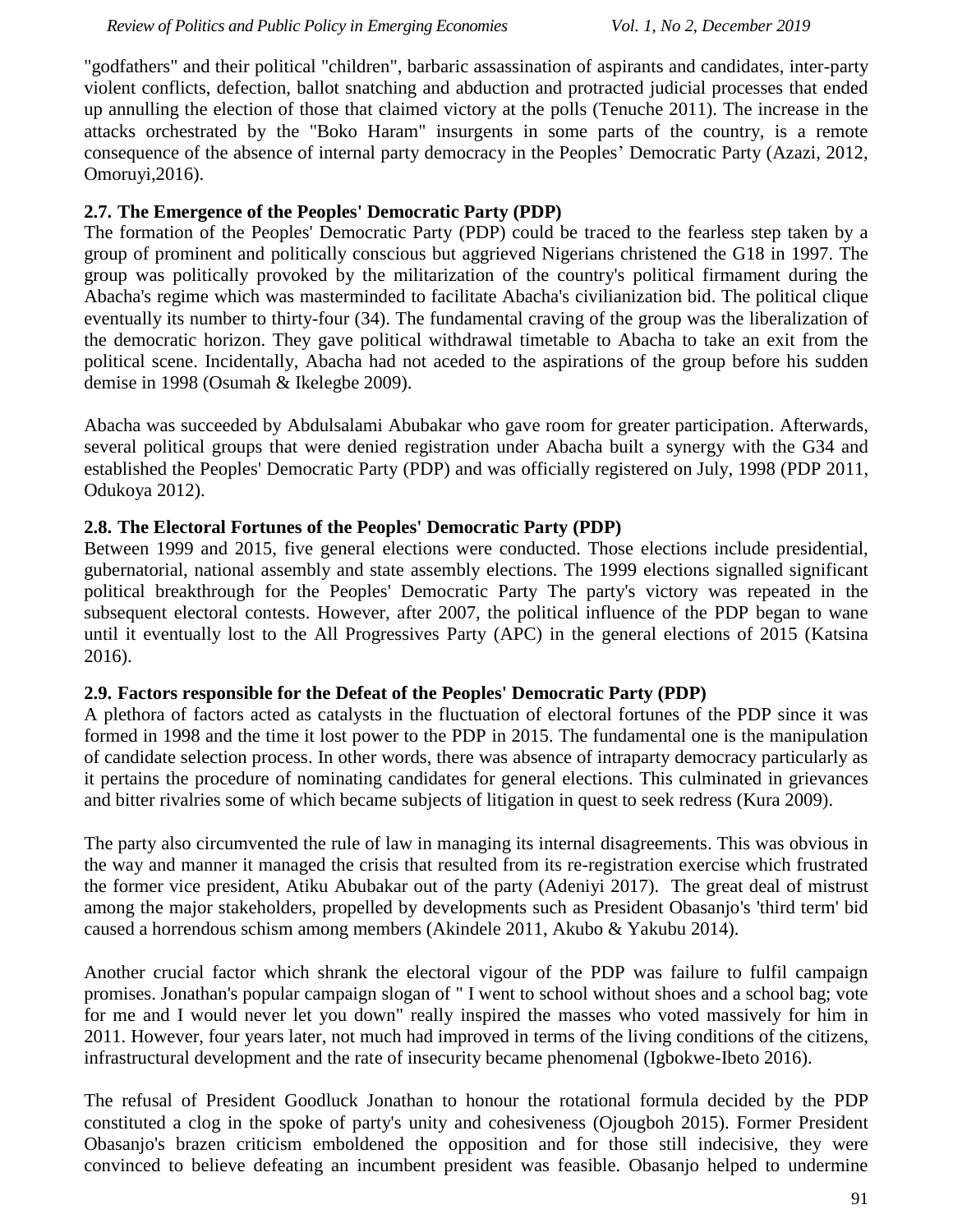Jonathan's popularity both within the PDP and among the generality of Nigerians as the elections approached. Obasanjo's opposition gave an added impetus to the disposition of the United States and British government in their presentiment that Jonathan's second term could plunge into chaos. Obasanjo, through his body language encouraged the corporate Nigeria who were characteristically in the habit of supporting the incumbents with huge finance to the exclusion of the opposition to build confidence in Buhari. Buhari then had enormous resources to embark on campaign across Nigeria and in the end defeated the incumbent president Good luck Jonathan in the 2015 elections (Adeniyi 2017, Katsina 2016).

### **3. Conclusion**

Political parties are important institutions in democratic societies. Nigeria's political antecedents has shown that political parties have failed to make expected input to democratic development and stability. Since the installation of democratic governance, political parties have not been able to make a radical departure from the tradition. In the case of the Peoples' Democratic Party, its affairs have been characterised by absence of intraparty democracy. The fallout of this is internal party bickering particularly in the candidate selection activities and this has marred the party's unity and electoral prospects. Other factors include corruption, non-redemption of campaign promises, inability to tackle insecurity, recalcitrance of President Jonathan to adhere to the party's rotational formula, effective opposition by the All Progressives Congress among others.

It behoves one to note that from the various exposition so far, it could be said without mincing words that candidate selection could make or mar a party's unity, internal cohesiveness and electoral prospects as evidenced in the affairs of the Peoples' Democratic Party. It is, therefore, pertinent the political parties should adopt a transparent approach in selecting their candidates for internal party positions and general elections.

Besides the above, It could be contended that for a political party to be able to attract the interest and support of the electorates and retain its popularity, it should be ideologically-based, those who rose to power on its platform should be faithful to their campaign promises, the stakeholders should observe the basic tenets internal party democracy and follow arrangements within the party such as the rotational arrangement.

The assertion of Schattschneider (1942:15) on the pivotal role of candidate selection still remains sacrosanct. As he puts:

The bid for power through election has another consequence: it makes the nomination the most important activity of the party. In an election, the united front of the party is expressed in terms of nominations. For this reason, nominations have become the distinguishing mark of modern political parties; if a party cannot make nominations it ceases to be a party...The nomination may be made by a congressional caucus, a delegate convention, a mass meeting, a cabal, an individual or a party election. The test is, does it bind? Not, how as it done? Unless the party makes authoritative and effective nominations, it cannot stay in business for dual or multiple party candidates mean certain defeat. As far as elections are concerned, the united front of the party, the party concentration of numbers can be brought about only by a binding candidate nomination. The nomination process, thus has become the crucial process of the party. The nature of the nominating process determines the nature of the party; he who make the nomination is the owner of the party. This is therefore one of the best points at which to observe the distribution of power within the party.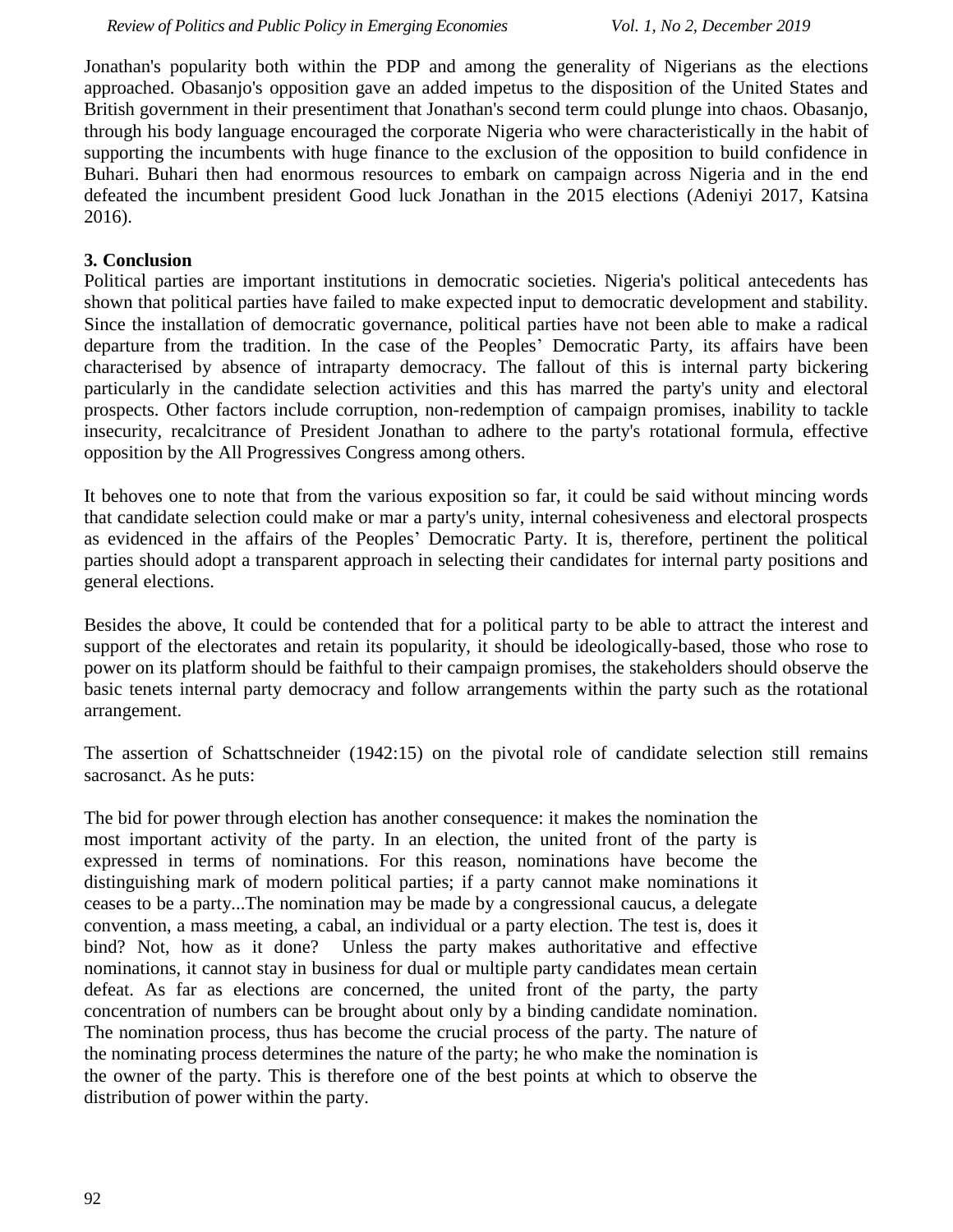## **REFERENCES**

- Adeniyi, O. (2017). *Against the run of play: How an incumbent president was defeated in Nigeria*. BookBaby
- Akindele,S.T (2011) Intra and Inter-party post election crisis/ feud management in a pluralistic democracy: An X-ray of the Nigeria's political landscape. African Journal of Political Science and International Relations 5(6) 287-330.
- Akubo, A. A. and Yakubu, A. U. (2014). Political Parties and Democratic Consolidation in Nigeria"s Fourth Republic. Global Journal of Political Science and Administration, Vol.2, No.3, pp.79- 108
- Alfa, P.I, Yusoff, K.Z, Rajanthiran, S.P (2017). Political Parties and the Quest for Democratic Sustenance in Nigeria's Fourth Republic. International Journal of Public Administration and Management, Vol. 4(1) 58-63.
- Azazi, O. (2012). NSA Blames PDP for Boko Haram Crisis. Weeklytrust. com. ng, 7.
- Benevenisti, E. (2002). Party Primaries as Collective Action with Constitutional Ramifications: Israel as a Case Study. Theoretical Inq. L., 3, 175.
- Birch, S. (2011). Electoral malpractice. Oxford University Press on Demand.
- Epstein, L. D. (1988). Will American Political Parties Be Privatized. JL & Pol., 5, 239.
- EU EOM (2007). Nigeria: Final Report of Gubernatorial and State Houses of Assembly Elections and Presidential and National Assembly Elections 2007. European Union Election Observation Mission (EUEOM).Evidence from Nigeria, African Security, DOI: 10.1080/19392206.2017.1305860
- Gallagher, M., & Marsh, M. (1988). Candidate selection in comparative perspective: The secret garden of politics (Vol. 18). Sage Publications Ltd.
- Gauja, A. (2006). Enforcing Democracy?: Towards a Regulatory Regime for the Implementation of Intra-party Democracy. Democratic Audit of Australia, Australian National University.
- Hazan, R. Y. (1997). The 1996 intra-party elections in Israel: Adopting party primaries. Electoral Studies, 16(1), 95-103.
- Holmes, P. (2008). Introducing Politics for AS level. Polity.
- Igbokwe-Ibeto, J. C., Osakede, O. K., Nkomah, B. B., & Kinge, F. R. (2016). Election and democratic consolidation in Nigeria: an analysis of the 2015 general elections. Arabian Journal of Business and Management Review (Oman Chapter), 5(10), 1.
- Katsina, A. M. (2016). Peoples Democratic Party in the Fourth Republic of Nigeria: Nature, Structure, and Ideology. SAGE Open, 6(2), 2158244016651910.
- Kura, S. B. (2008). African Ruling Political Parties and the Making of 'Authoritarian'Democracies: Extending the Frontiers of Social Justice in Nigeria. African Journal on Conflict Resolution, 8(2), 63-101.
- Likoti, F. J. (2005). Investigating Intra-party Democracy in Lesotho: Focus on Basutoland Congress Party and Basotho National Party.
- Lovenduski, J., & Norris, P. (2003). Westminster women: the politics of presence. Political studies, 51(1), 84-102.
- Maiyo, J. (2008). POLITICAL PARTIES AND INTRA-PARTY DEMOCRACY IN EAST AFRICA From Representative to Participatory Democracy. MPhil Thesis, Africa Studies Centre, Leiden University.
- Mbah, P. (2011). Party defection and democratic consolidation in Nigeria, 1999-2009. Afro Asian Journal of Social Sciences, 2(2.3), 1-21.
- Momoh, A. (2010). Democracy And Elections: Myths, Illusions And Realities" being 3rd Annual Law and Social Development Lecture delivered at Airport Hotel Ikeja. October, 25, 2010.
- Norris, P (ed) (2003) Comparing Democracies 2: New Challenges in the Study of Elections
- Obasanjo, O. A (2015). My Watch. U.K: Amazon.
- Odukoya, A. (2012). Party system and political conflicts in Nigeria's fourth republic. Nigeria's Democratic Experience in the Fourth Republic since 1999: Policies and Politics, 127.